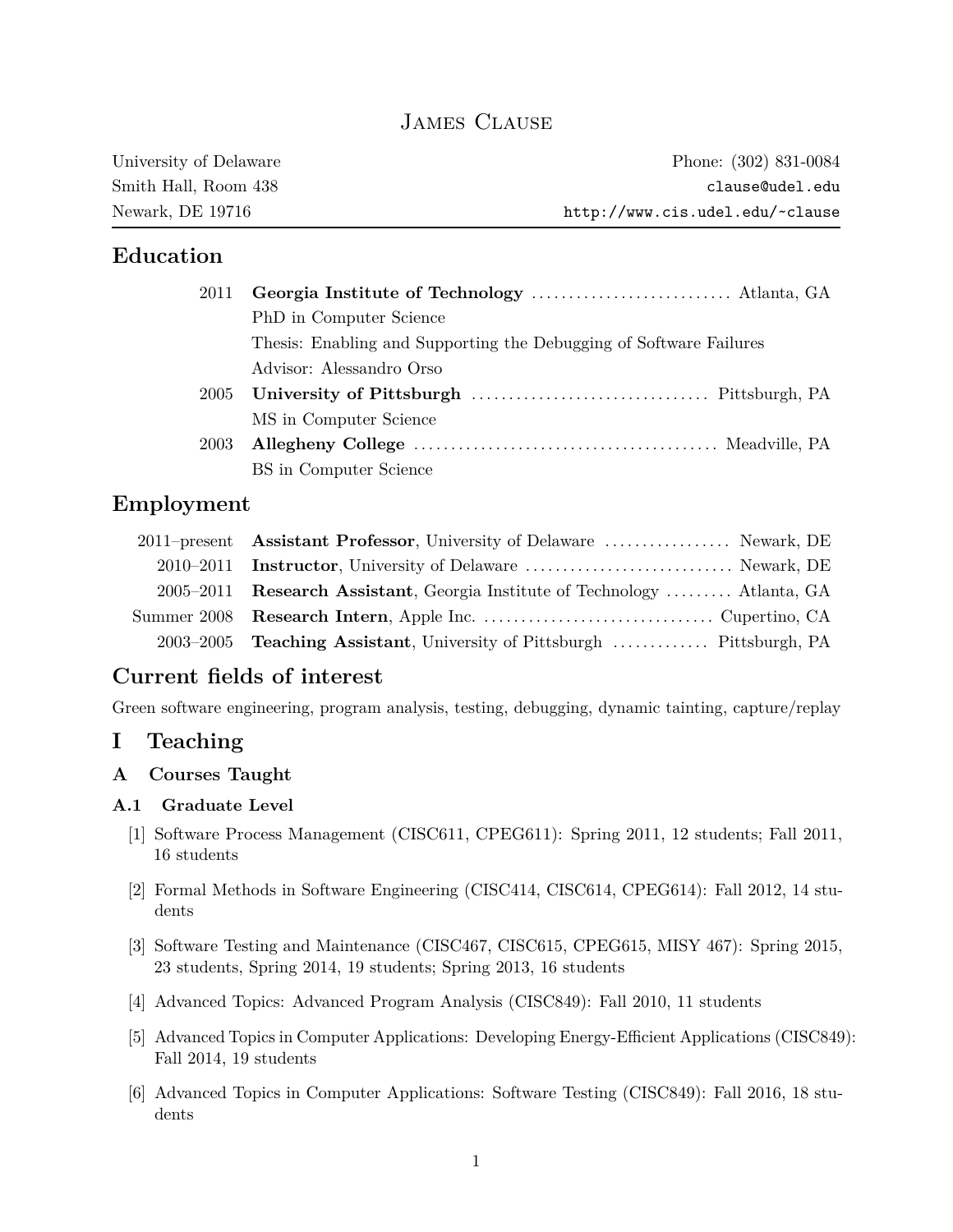### **A.2 Undergraduate Level**

[1] Introduction to Computer Science I (CISC108): Spring 2017, 58 students; Spring 2016, 44 students; Fall 2014, 55 students; Spring 2014, 31 students; Fall 2013, 40 students; Fall 2012, 49 students; Spring 2012, 43 students

### **B Curriculum Development**

- **Software Testing and Maintenance** This is a revised graduate course in the Masters in Software Engineering curriculum. The overall focus on the course is on software testing and maintenance methodologies for modern software.
	- − The development of this course was supported by JPMC Curriculum Development Grant: Software Testing and Maintenance. One month summer salary per PI. Summer 2012. Co-PI with Lori Pollock.
- **Software Process Management** This is a new graduate course in the Masters in Software Engineering curriculum. The overall focus of the course is on effective techniques for planning and managing a software development projects.

### **C Individual Student Guidance**

#### **C.1 Doctoral Students**

[1] Cagri Sahin: Fall 2011–2017 (co-advised with Lori Pollock)

**Thesis title:** Empirically Investigating Energy Impacts of Software Engineering Decisions **Proposal defense:** 12/5/2014 **Dissertation defense:** 6/15/2017

[2] Irene Manotas: Fall 2012–present (co-advised with Lori Pollock)

**Thesis title:** Developing a Software Engineer's Energy-optimization Decision Support Framework **Proposal defense:** 11/12/2014 **Dissertation defense:** August 2017, anticipated

[3] Benwen Zhang: Fall 2012–present

**Thesis title:** Assisting Developers in the Creation and Maintenance of Unit Tests **Proposal defense:** 4/26/2016 **Dissertation defense:** August 2017, anticipated

[4] Chen Huo: Fall 2012–present

**Thesis title:** Automated Techniques for Improving the Quality of Existing Test Suites **Proposal defense:** August 2017, anticipated

- [5] Tedis Agolli: Fall 2016–present
- [6] Abdulrahman Alshammari: Fall 2016–present

#### **C.2 MS Independent Study Students**

- [1] Zhiwen Li: Fall 2013
- [2] Shriya Chintada: Fall 2011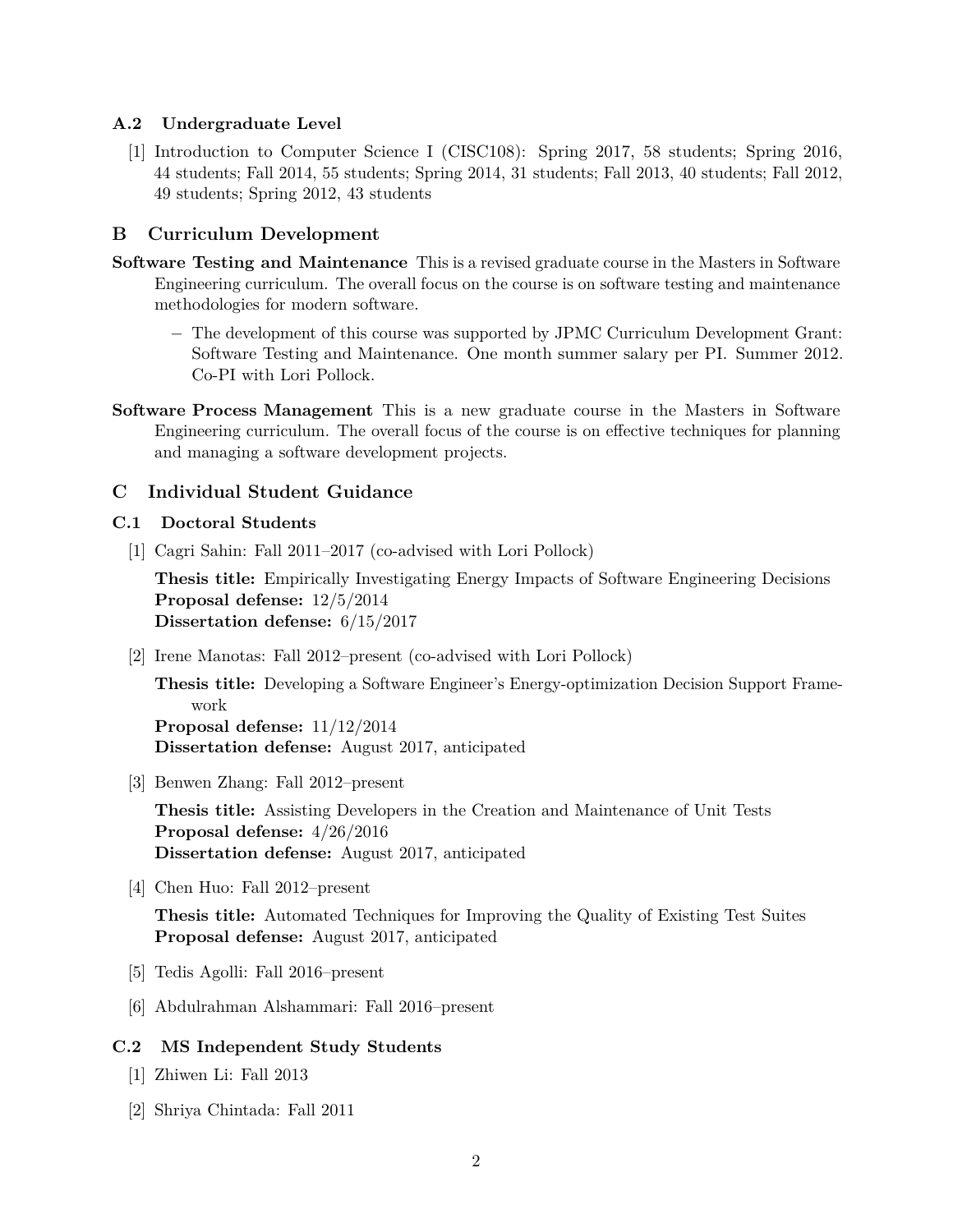- [3] Kwang Choi: Fall 2011
- [4] William Friedman: Fall 2011
- [5] Vaibhav Krishan: Fall 2011
- [6] Ramya Narayanaswamy: Fall 2011
- [7] Sandeep Kumar: Spring 2011
- [8] Cagri Sahin: Spring 2011
- [9] Nisha Subramanian: Fall 2010

### **C.3 MSSE Practicum Students**

- [1] Anuj Sudhir Darekar: Spring 2016
- [2] Alparslan Sari: Spring 2014
- [3] Chris Donohue: Fall 2013
- [4] Ryan O'Dowd: Fall 2013
- [5] Ayush Agarwal: Fall 2013
- [6] Vaibhav Krishan: Spring 2012

### **C.4 Undergraduate Independent Study Students**

- [1] Habibullah Aslam: Winter 2017–present
- [2] Gifan Thadathil: Summer 2016–present
- [3] Kate Travers: Summer 2016
- [4] Eluamuno Enenmo (McNair scholar): Summer 2016
- [5] Drake Smith: Winter 2016
- [6] Mark Bamundo: Summer 2014
- [7] Zachary Pearson: Winter 2014–Spring 2014
- [8] Ryan McKenna: Winter 2014–Spring 2014
- [9] Philip Tornquist: Fall 2014–Spring 2014
- [10] Melissa Lauten: Winter 2013
- [11] Victor Tranh: Summer 2012
- [12] Gregory Diamond: Summer 2011

### **C.5 Visiting Scholars**

- [1] Maher Alshamkhani (Fulbright scholar): Summer 2016
- [2] Leslie Solorzano (UD-Colombian University partnership): Summer 2012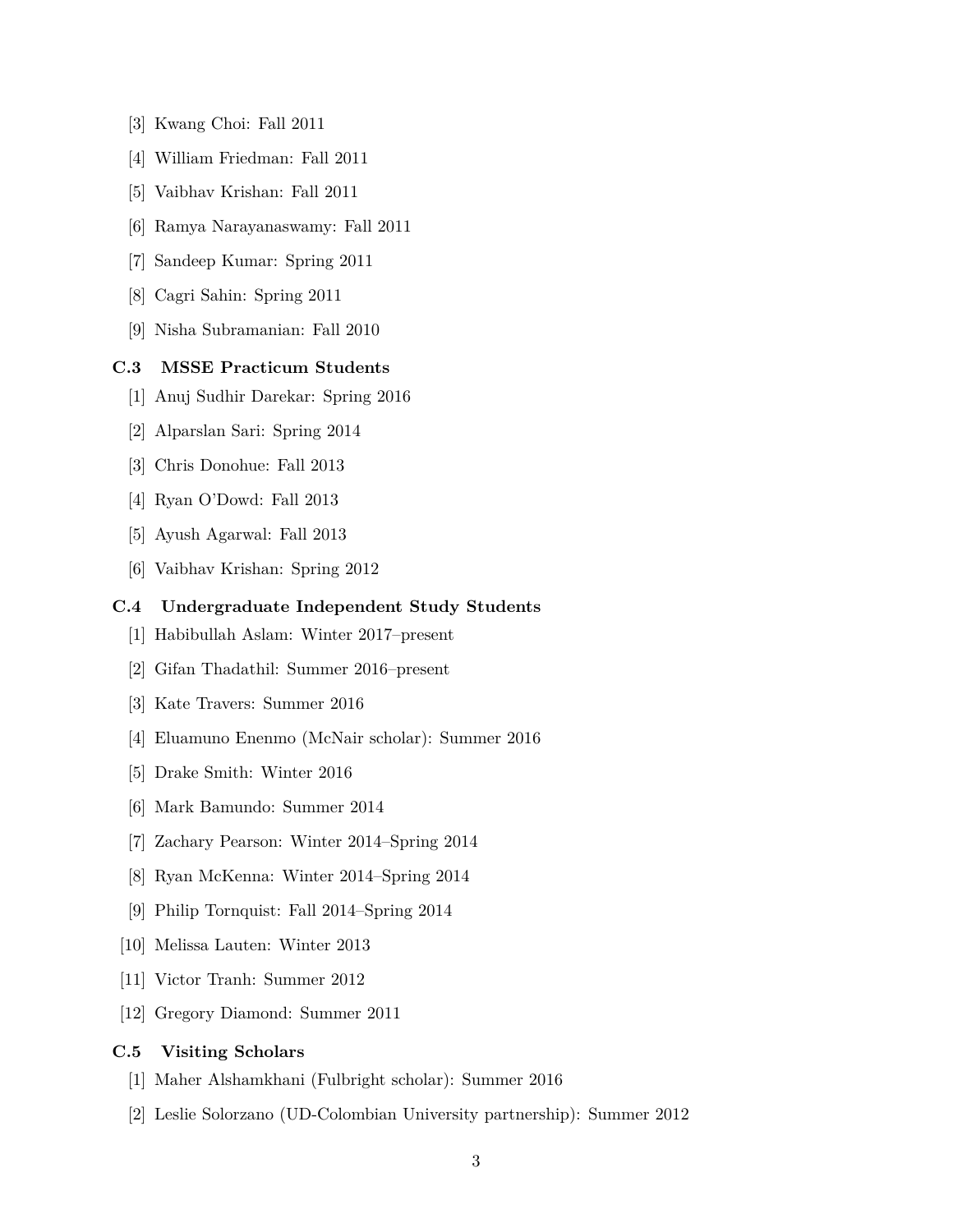# **II Research and Creative Scholarship**

#### **A Journal publications (refereed)**

- [1] C. Sahin, L. Pollock, and J. Clause. "From Benchmarks to Real Apps: Exploring the Energy Impacts of Performance-directed Changes." In: *Journal of Systems and Software* 117 (2016), pp. 307–316.
- [2] C. Sahin, M. Wan, P. Tornquist, R. McKenna, Z. Pearson, W. G. J. Halfond, and J. Clause. "How Does Code Obfuscation Impact Energy Usage?" In: *Journal of Software: Evolution and Process* 28.7 (2016), pp. 565–588.
- [3] I. Doudalis, J. Clause, G. Venkataramani, M. Prvulovic, and A. Orso. "Effective and Efficient Memory Protection Using Dynamic Tainting." In: *IEEE Transactions on Computers* 61.1 (2012), pp. 87–100.

#### **B Conference publications (refereed)**

- [1] C. Huo and J. Clause. "Interpreting Coverage Information Using Direct and Indirect Coverage." In: *Proceedings of the 9th IEEE International Conference on Software Testing, Verification and Validation (ICST)*. 2016, pp. 234–243. Acceptance rate: 27%.
- [2] I. Manotas, C. Bird, R. Zhang, D. Shepherd, W. Snipes, C. Jaspan, C. Sakowski, L. Pollock, and J. Clause. "An Empirical Study of Practitioners' Perspectives on Green Software Engineering." In: *Proceedings of the 38th International Conference on Software Engineering (ICSE)*. 2016, pp. 237–248. Acceptance rate: 19%.
- [3] B. Zhang, E. Hill, and J. Clause. "Towards Automatically Generating Descriptive Names for Unit Tests." In: *31st IEEE/ACM International Conference on Automated Software Engineering (ASE)*. 2016, pp. 625–636. Acceptance rate: 19%.
- [4] B. Zhang, E. Hill, and J. Clause. "Automatically Generating Test Templates from Test Names." In: *Proceedings of the 30th IEEE/ACM International Conference on Automated Software Engineering (ASE)*. 2015, pp. 506–511. Acceptance rate: 24%.
- [5] C. Huo and J. Clause. "Improving Oracle Quality by Detecting Brittle Assertions and Unused Inputs in Tests." In: *Proceedings of the 22nd International Symposium on the Foundations of Software Engineering (FSE)*. 2014, pp. 621–631. Acceptance rate: 22%.
- [6] C. Sahin, P. Tornquist, R. McKenna, Z. Pearson, and J. Clause. "How Do Code Obfuscations Impact Energy Usage?" In: *Proceedings of the 30th International Conference on Software Maintenance and Evolution (ICSME)*. 2014, pp. 131–140. Acceptance rate: 19%. Nominated for Best Research Track Paper award (6 of 40 accepted papers were nominated).
- [7] C. Sahin, L. Pollock, and J. Clause. "How do Code Refactorings Affect Energy Usage?" In: *Proceedings of the 8th International Symposium on Empirical Software Engineering and Measurement (ESEM)*. 2014, 36:1–36:10. Acceptance rate: 19%.
- [8] B. Zhang and J. Clause. "Lightweight Automated Detection of Unsafe Information Leakage via Exceptions." In: *Proceedings of the 2014 International Symposium on Software Testing and Analysis (ISSTA)*. 2014, pp. 327–338. Acceptance rate: 28%.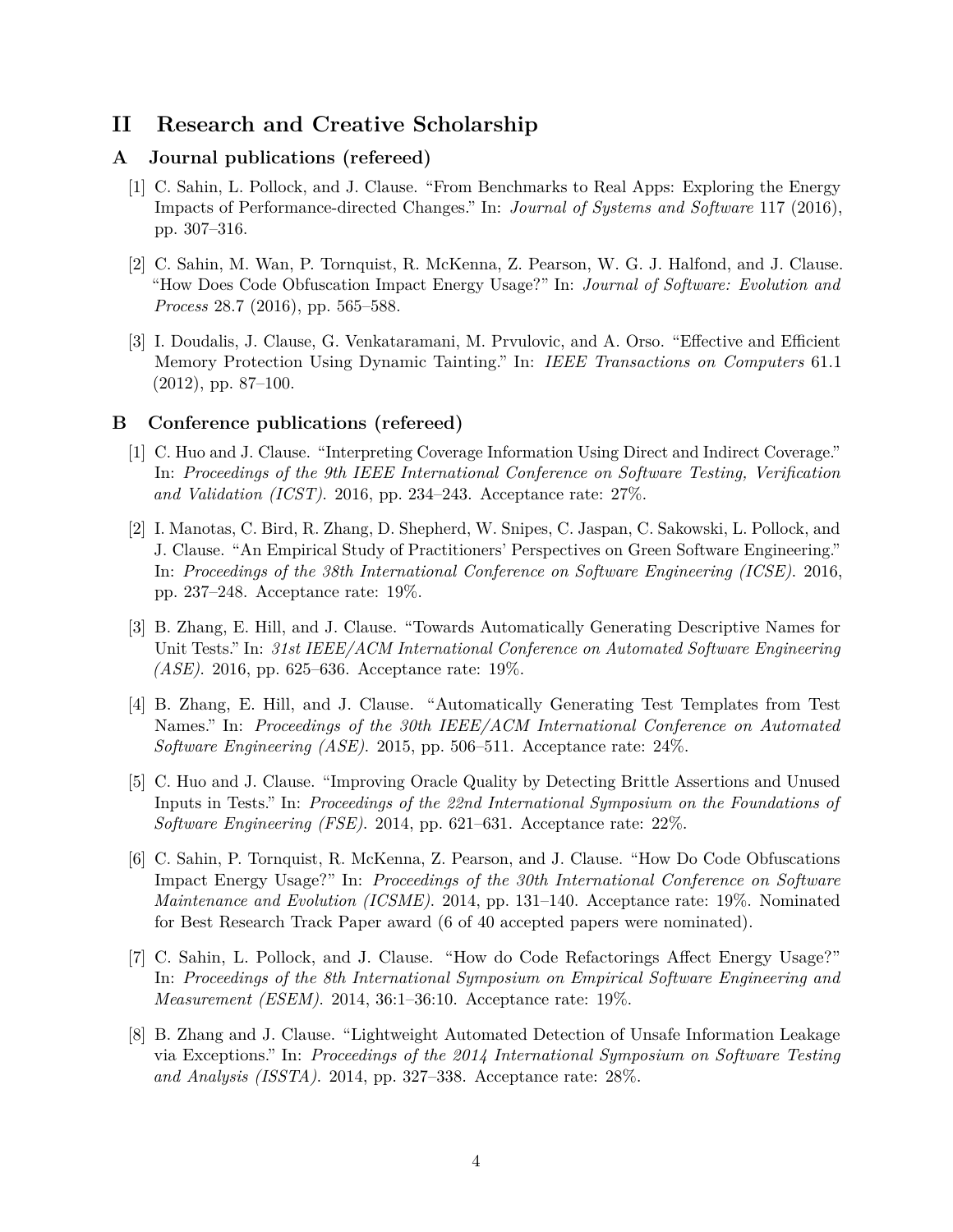- [9] D. Li, Y. Jin, C. Sahin, J. Clause, and W. G. J. Halfond. "Integrated energy-directed test suite optimization." In: *Proceedings of the 2014 International Symposium on Software Testing and Analysis (ISSTA)*. 2014, pp. 339–350. Acceptance rate: 28%.
- [10] I. Manotas, L. Pollock, and J. Clause. "SEEDS: A Software Engineer's Energy-optimization Decision Support Framework." In: *Proceedings of the 36th International Conference on Software Engineering (ICSE)*. 2014, pp. 503–514. Acceptance rate: 20%.
- [11] C. Sahin, F. Cayci, J. Clause, F. Kiamilev, L. Pollock, and K. Winbladh. "Towards Power Reduction Through Improved Software Design." In: *Proceedings of IEEE EnergyTech*. 2012. Acceptance rate: 85%.
- [12] J. Clause and A. Orso. "Camouflage: Automated anonymization of field data." In: *Proceedings of the 33rd International Conference on Software Engineering (ICSE)*. 2011, pp. 21–30. Acceptance rate: 14%.
- [13] J. Clause and A. Orso. "Leakpoint: Pinpointing the causes of memory leaks." In: *Proceedings of the 32nd ACM/IEEE International Conference on Software Engineering (ICSE)*. 2010, pp. 515–524. Acceptance rate: 14%.
- [14] J. Clause and A. Orso. "Penumbra: Automatically Identifying Failure-Relevant Inputs Using Dynamic Tainting." In: *Proceedings of the 2009 International Symposium on Software Testing and Analysis (ISSTA)*. 2009, pp. 249–260. Acceptance rate: 27%.
- [15] J. Clause, I. Doudalis, A. Orso, and M. Prvulovic. "Effective memory protection using dynamic tainting." In: *Proceedings of the 22nd IEEE/ACM International Conference on Automated Software Engineering (ASE)*. 2007, pp. 284–292. Acceptance rate: 12%.
- [16] J. Clause, W. Li, and A. Orso. "Dytan: A generic dynamic taint analysis framework." In: *Proceedings of the 2007 International Symposium on Software Testing and Analysis (ISSTA)*. 2007, pp. 196–206. Acceptance rate: 21%. Awarded the ISSTA 2017 Impact Paper Award (only awardee) which recognizes research papers that were published at ISSTA a decade ago, and had a significant impact on research and/or practice of software testing and analysis..
- [17] J. Clause and A. Orso. "A technique for enabling and supporting debugging of field failures." In: *Proceedings of the 29th IEEE and ACM SIGSOFT International Conference on Software Engineering (ICSE)*. 2007, pp. 261–270. Acceptance rate: 15%.
- [18] J. Misurda, J. A. Clause, J. L. Reed, B. R. Childers, and M. L. Soffa. "Demand-driven structural testing with dynamic instrumentation." In: *Proceedings of the 27th International Conference on Software Engineering (ICSE)*. 2005, pp. 156–165. Acceptance rate: 14%.

### **C Tool demonstrations (refereed)**

[1] J. Misurda, J. Clause, J. Reed, B. R. Childers, and M. L. Soffa. "Jazz: A Tool for Demand-Driven Structural Testing." In: *Compiler Construction*. Vol. 3443. Lecture Notes in Computer Science. Springer Berlin Heidelberg, 2005, pp. 242–245. Acceptance rate: 23%.

### **D Workshop publications (refereed)**

[1] I. Manotas, C. Sahin, J. Clause, L. Pollock, and K. Winbladh. "Investigating the impacts of web servers on web application energy usage." In: *Proceedings of the 2nd International Workshop on Green and Sustainable Software (GREENS)*. 2013, pp. 16–23.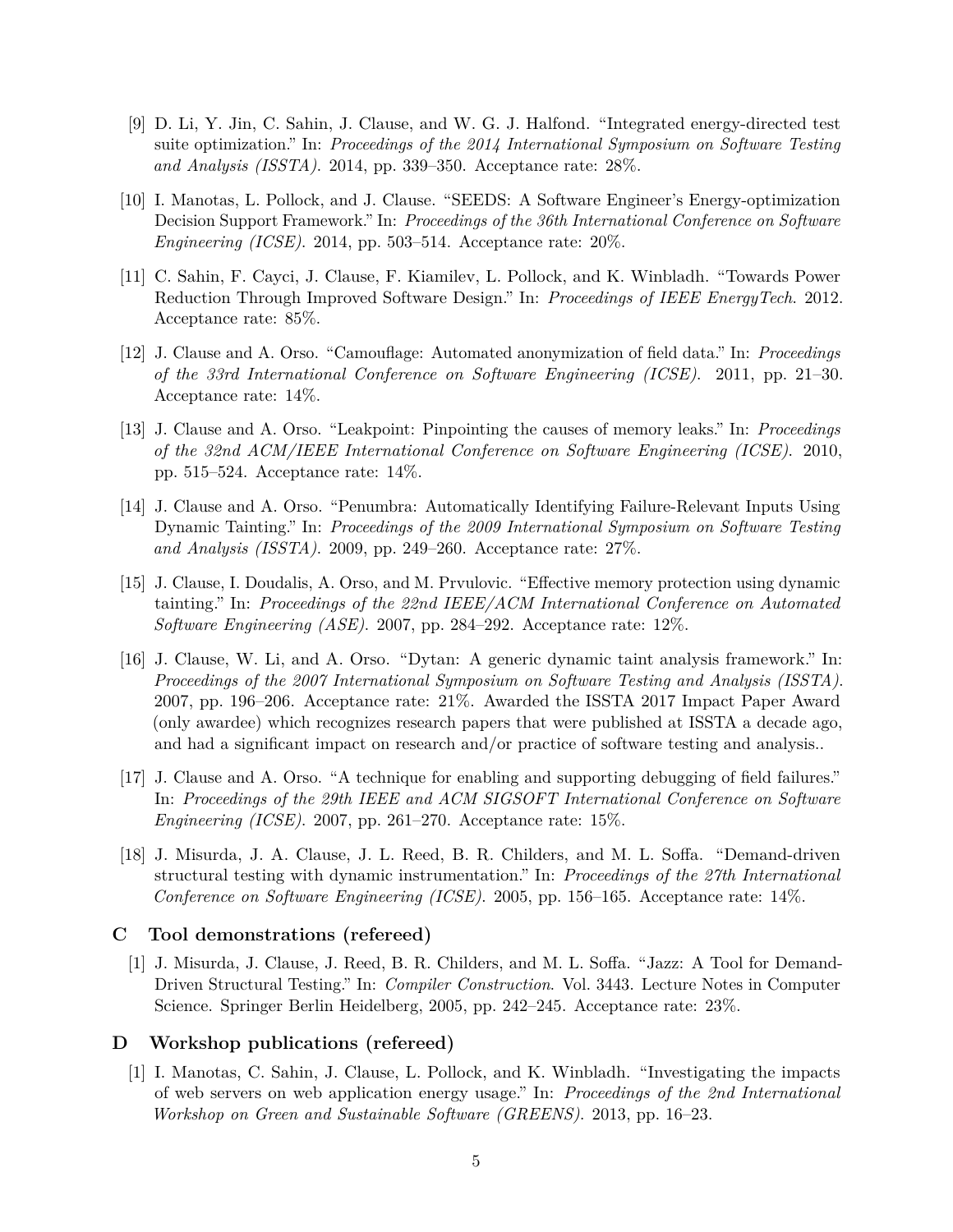- [2] D. Li, C. Sahin, J. Clause, and W. G. J. Halfond. "Energy-directed test suite optimization." In: *Proceedings of the 2nd International Workshop on Green and Sustainable Software (GREENS)*. 2013, pp. 62–69.
- [3] C. Sahin, F. Cayci, I. L. M. Gutiérrez, J. Clause, F. Kiamilev, L. Pollock, and K. Winbladh. "Initial Explorations on Design Pattern Energy Usage." In: *Proceedings of the 1st International Workshop on Green and Sustainable Software (GREENS)*. 2012. Acceptance rate: 41%.

### **E Research Proposals and Grants**

- [1] CCF-1618161: SHF:SMALL:Enabling and Supporting the Development of Energy-Efficient Software. \$515*,*999 (\$498*,*999 plus a \$17*,*500 REU supplement). 06/01/2016–05/31/2019. PI James Clause with Co-PI Lori Pollock.
- [2] CCF-1527093: SHF:Small: Assisting Developers in the Creation and Maintenance of Unit Tests. National Science Foundation. \$450*,*000. 09/01/2015–08/31/2018. PI with Co-PI Emily Hill.
- [3] CCF-1216488: SHF:EAGER: Exploring Relations Between Power Consumption and Software Engineering Decisions. National Science Foundation. \$105*,*462 (\$96*,*462 plus a \$9*,*000 REU supplement). 06/01/2012–05/31/2014. PI with Co-PIs Fouad Kiamilev and Lori Pollock.
- [4] Measuring Power Usage from a Software Engineer's Perspective: Towards Power Awareness and Management at the Development Level. University of Delaware Research Foundation. \$55*,*000. 12/01/11–05/31/13. Co-PI with Kristina Winbladh.

### **F Research honors and awards**

- [1] Our paper *Dytan: A generic dynamic taint analysis framework* received the ISSTA 2017 Impact Paper Award (only awardee). This award recognizes research papers that were published at ISSTA a decade ago, and had a significant impact on research and/or practice of software testing and analysis.
- [2] Nominated for the Best Research Track Paper award at the 30th International Conference on Software Maintenance and Evolution (ICSME 2014) for paper *How Do Code Obfuscations Impact Energy Usage?* with co-authors C. Sahin, P. Tornquist, R. McKenna, and Z. Pearson. Conference acceptance rate: 19%; 6 of 40 accepted papers were nominated.

## **G Invited Talks**

- [1] "The Road to Seeds: A Software Engineer's Decision Support Framework". 50th CREST Open Workshop - Genetic Improvement. University College London. January 2017.
- [2] "Preparing for Graduation and Beyond". Doctoral Symposium at the 38th International Conference on Software Engineering (ICSE 2016). May 2016.
- [3] "An Empirical Study of Practitioners' Perspectives on Green Software Engineering". 39th CREST Open Workshop on Measuring, Testing and Optimising Computational Energy Consumption. University College London. February 2015.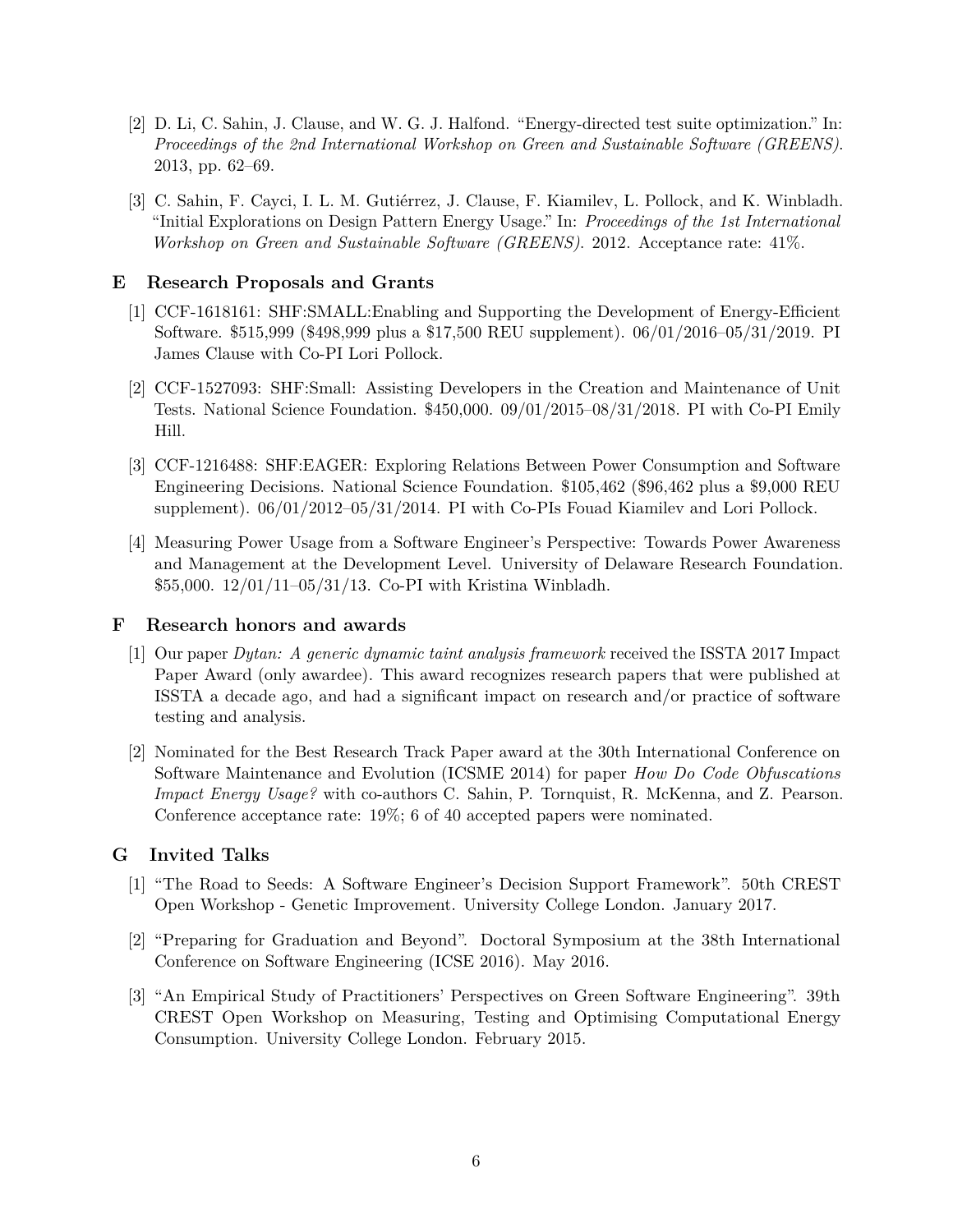# **III Service**

### **A Service honors and awards**

[1] Recipient of the Distinguished Reviewer Award "for exceptionally detailed and constructive feedback to the ICSME community". 32nd IEEE International Conference on Software Maintenance and Evolution. 2016.

### **B Professional activities**

### **B.1 Conference organization activities**

- [1] Panelist for the Doctoral Symposium at the 38th International Conference on Software Engineering (ICSE 2016).
- [2] Co-Chair of the Poster Session for the 38th International Conference on Software Engineering (ICSE 2016).
- [3] Co-Publicity Chair for the 12th International Conference on Software Quality (QSIC 2012)

### **B.2 Conference committee activities**

- [1] Member of the Program Committee for the 40th International Conference on Software Engineering (ICSE 2018).
- [2] Member of the Program Committee for the 39th International Conference on Software Engineering (ICSE 2017).
- [3] Member of the Program Committee for the ACM Student Research Competition at ICSE 2017.
- [4] Member of the Program Committee for the Short Papers and Posters track at the 2016 International Symposium on Empirical Software Engineering and Measurement (ESEM 2016).
- [5] Member of the Program Committee for the Testing Tools Track at the 9th IEEE International Conference on Software Testing, Verification and Validation (ICST 2016).
- [6] Member of the Program Committee for the 32nd IEEE International Conference on Software Maintenance and Evolution (ICSME 2016).
- [7] Member of the Program Committee for the 24th ACM SIGSOFT International Symposium on the Foundations of Software Engineering (FSE 2016).
- [8] Member of the Symposium Committee for the Doctoral Symposium at the 38th International Conference on Software Engineering (ICSE 2016).
- [9] Member of the Program Committee for the 38th International Conference on Software Engineering (ICSE 2016).
- [10] Member of the Program Committee for the Tool Demonstrations Track of the 10th Joint Meeting of the European Software Engineering Conference and the ACM SIGSOFT Symposium on the Foundations of Software Engineering (ESEC/FSE 2015)
- [11] Member of the Program Committee for the 31st IEEE International Conference on Software Maintenance and Evolution (ICSME 2015).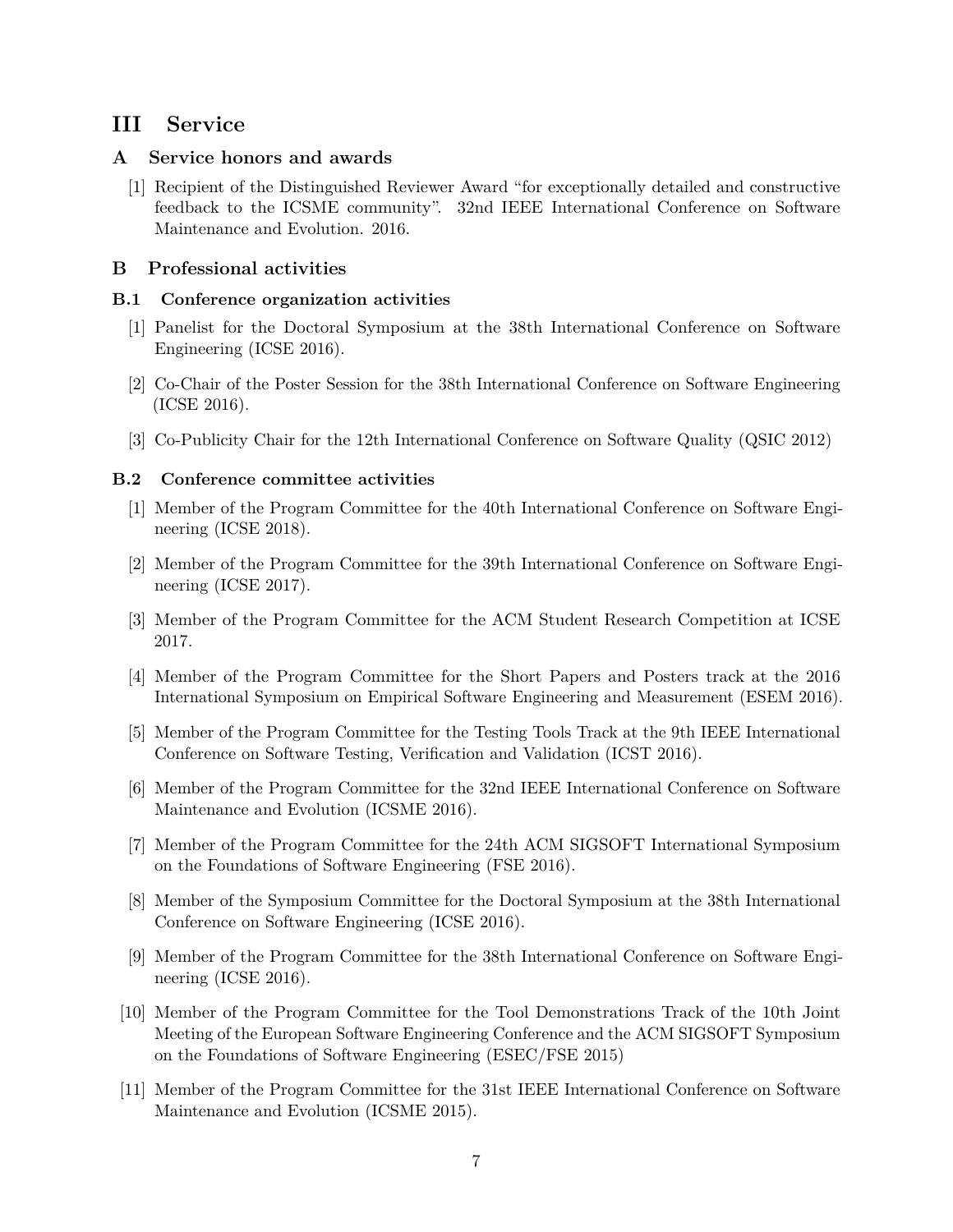- [12] Member of the Program Committee for the 37th International Conference on Software Engineering (ICSE 2015).
- [13] Member of the Program Committee for the 8th IEEE International Conference on Software Testing, Verification and Validation (ICST 2015).
- [14] Member of the Program Committee for the 5th IEEE International Workshop on Programming Debugging (IWPD 2015)
- [15] Member of the Program Committee for the Software Engineering Aspects of Green Computing Track at the 30th Symposium on Applied Computing (SAC 2015)
- [16] Member of the Program Committee for the Testing Tools Track at the 7th IEEE International Conference on Software Testing, Verification and Validation (ICST 2014).
- [17] Member of the Program Committee for the 4th IEEE International Workshop on Program Debugging (IWPD 2014).
- [18] Member of the Program Committee for the Posters Track of the 36th International Conference on Software Engineering (ICSE 2014).
- [19] Member of the Program Committee for the 7th IEEE International Conference on Software Testing, Verification and Validation (ICST 2014).
- [20] Member of the Program Committee for the Software Engineering Aspects of Green Computing Track at the 29th Symposium on Applied Computing (SAC 2014).
- [21] Member of the Program Committee for the Student Contest on Software Engineering associated with the 35th International Conference on Software Engineering (ICSE 2013).
- [22] Member of the Program Committee for the sixth IEEE International Conference on Software Testing, Verification and Validation (ICST 2013).
- [23] Member of the Program Committee for the third IEEE International Workshop on Program Debugging (IWPD 2013).
- [24] Member of the Program Committee for the 9th Working Conference on Reverse Engineering (WCRE 2012).
- [25] Member of the Program Committee for the Research Tool Demonstration Track of the 20th International Symposium on the Foundations of Software Engineering (FSE 2012).
- [26] Member of the Program Committee for the 2nd International Workshop on Regression Testing (Regression 2012).
- [27] Member of the External Review Committee for the OOPSLA Research Track of the 2011 Conference on Systems, Programming, Languages and Applications: Software for Humanity (SPLASH 2011).
- [28] Member of the Program Committee for the 2011 International Workshop on End-to-End Test Script Engineering (ETSE 2011).
- [29] Member of the Program Committee for the New Ideas Track of the 8th joint meeting of the European Software Engineering Conference and the Symposium on the Foundations of Software Engineering (ESEC/FSE 2011).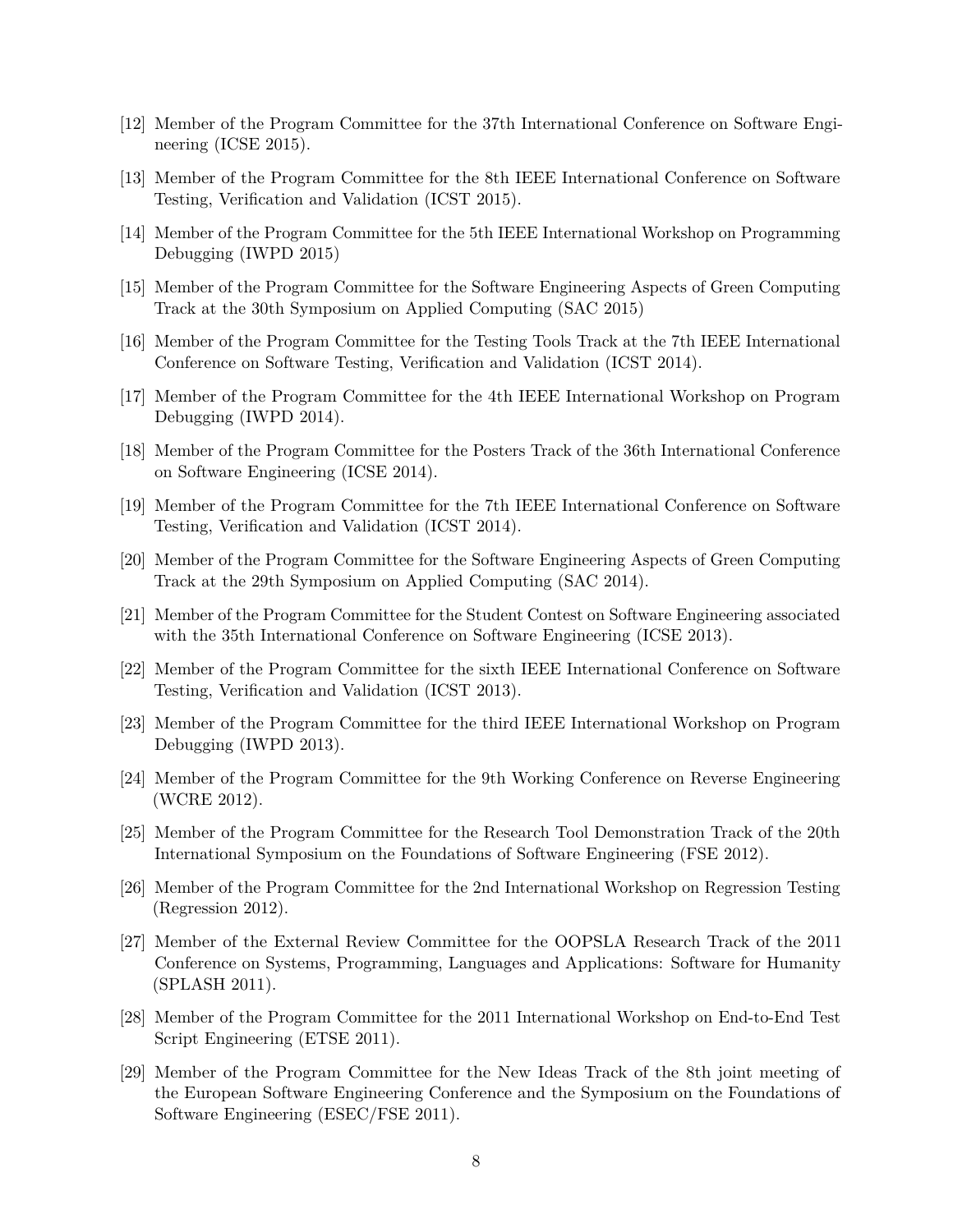- [30] External reviewer for the 32nd International Conference on Software Engineering (ICSE 2010).
- [31] External reviewer for the Second International Conference on Software Testing Verification and Validation (ICST 2009).
- [32] External reviewer for the 7th joint meeting of the European Software Engineering Conference and the Symposium on the Foundations of Software Engineering (ESEC/FSE 2009).
- [33] External reviewer for the 24th IEEE/ACM International Conference on Automated Software Engineering (ASE 2009).
- [34] External reviewer for the 6th joint meeting of the European Software Engineering Conference and the Symposium on the Foundations of Software Engineering (ESEC/FSE 2007).
- [35] External reviewer for the 22nd IEEE/ACM International Conference on Automated Software Engineering (ASE 2007).
- [36] External reviewer for the 2006 ACM/SIGSOFT International Symposium on Software Testing and Analysis (ISSTA 2006).
- [37] External reviewer for the 21st IEEE/ACM International Conference on Automated Software Engineering (ASE 2006).

#### **B.3 Invited Conference Session Chairmanships**

- [1] 30th IEEE/ACM International Conference on Automated Software Engineering (ASE 2015).
- [2] 2015 International Symposium on Software Testing and Analysis (ISSTA 2015).
- [3] 30th IEEE/ACM International Conference on Automated Software Engineering (ASE 2015).
- [4] 2015 International Symposium on Software Testing and Analysis (ISSTA 2015).
- [5] 30th IEEE International Conference on Software Maintenance and Evolution (ICSME 2014).

#### **B.4 Review work for technical journals and publishers**

- [1] Communications of the ACM: 2016, 1 article
- [2] Information and Software Technology: 2015, 1 article
- [3] IEEE Transactions on Software Engineering: 2016, 1 article; 2015, 2 articles; 2014, 3 articles
- [4] IEEE Software: 2016, 1 article; 2013, 1 article; 2011, 1 article
- [5] Empirical Software Engineering: 2016, 1 article; 2013, 1 article; 2012, 2 articles
- [6] Journal of Software: Evolution and Process: 2013, 1 article
- [7] Journal of Systems and Software: 2013, 1 article; 2011, 2 articles
- [8] Software: Testing, Verification and Reliability: 2016, 1 article
- [9] Software: Practice and Experience: 2012, 1 article
- [10] ACM Computing Surveys: 2012, 1 article